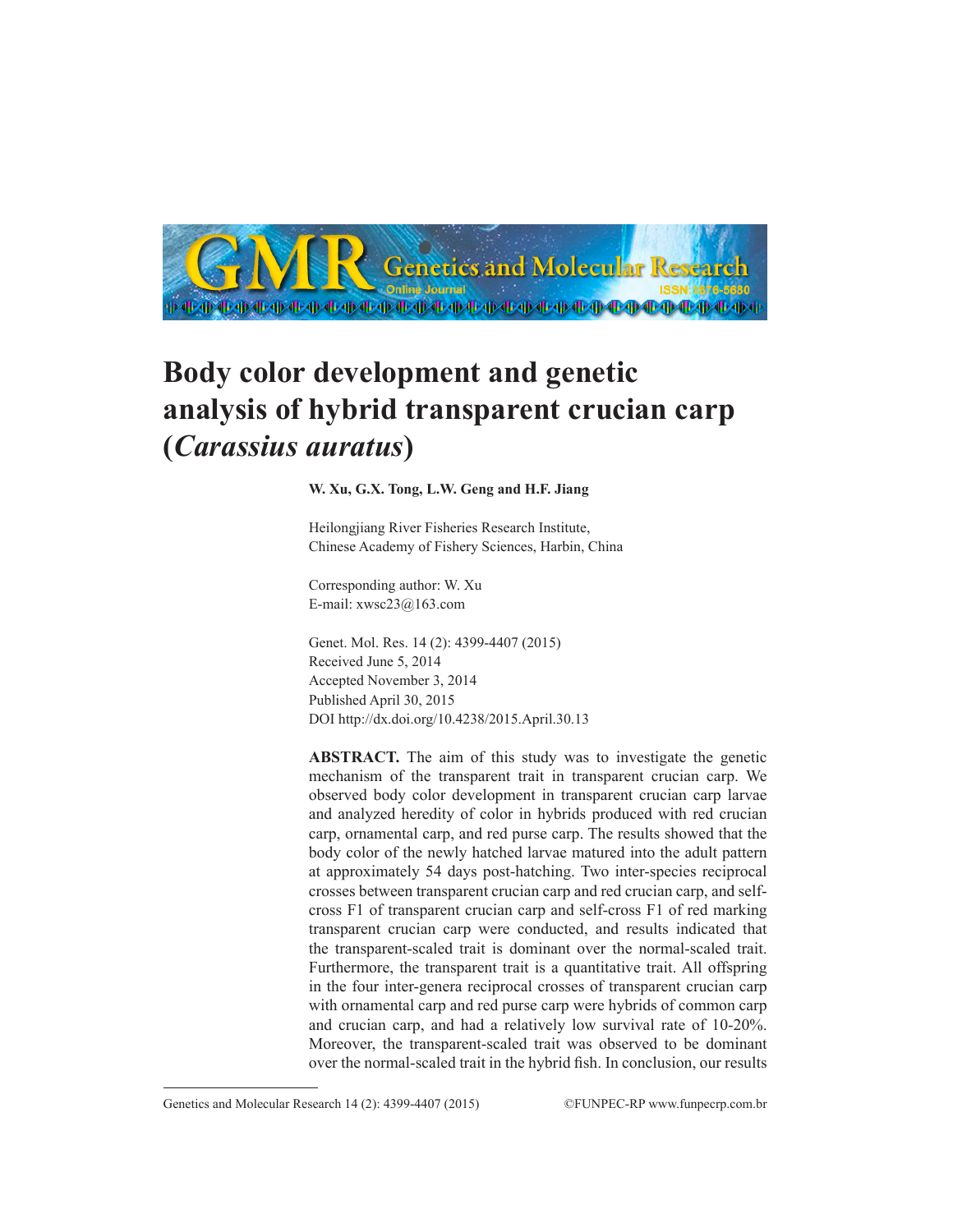suggest that the genetic mechanism underlying the color of goldfish is complex and requires further investigation.

**Key words:** Transparent crucian carp; Body color; Development; Hybrid; Genetic analysis

### **INTRODUCTION**

Goldfish (*Carassius auratus*) are widespread throughout the world as a famous aquarium fish, known for their bright color, graceful phenotypes, and wide diversity. Previous researchers have demonstrated that goldfish originate from wild crucian carp by studying several aspects of their life history, including their evolutionary history, fish hybridization, embryonic development, karyotype analysis, biochemistry, and molecular biology (Chen, 1928; Fan and Shen, 1990; Komiyama et al., 2009; Wang et al., 2013). Biologists have long been fascinated by the amazing diversity of goldfish color patterns. However, despite much interest, the underlying genetic mechanisms contributing to their rich variety of colors remain largely unknown.

Transparent crucian carp (*C. auratus* transparent-scaled variant) is a type of goldfish that possesses a number of distinctive characteristics. Specifically, the majority of scales do not have reflective tissue consisting of guanine crystals (guanophore-depleted scales), the head and majority of the body are transparent, it has a single-dorsal fin and a tailed fin, it has a flattened body, the gill filament and viscera are visible during the juvenile stage, and transparency reduces gradually with body growth and thickening of the muscle (Chen, 1928; Xu, 2009).

It has been shown that body color development in goldfish occurs through differentiation of chromatophores following the depigmentation process after hatching, and the chromatophores that decided body color are black melanophores containing melanin, yellow xanthophores containing pteridine, red erythrophores containing carotenoids, and guanophores (iridophores) containing guanine (Kajishima, 1977; Kawamura et al., 1998; Xu et al., 2005; Leclercq et al., 2010; Nilsson et al., 2013). Transparent crucian carp lose most of their chromatophores from the derma and scales during the depigmentation process in the early stages of development, which renders the scales and tissues transparent.

Previous researchers have no consensus regarding the genetic mechanism of the transparent-scaled character. Berndt (1925) first considered that the transparent-scaled trait was dominant over the normal-scaled trait in goldfish, but shortly after, Chen (1928) demonstrated that the transparent-scaled trait was not completely dominant. Heterozygous fish have transparent and normal scales in mosaic patterns, so that the fish appears mottled in color. In addition, Matsumoto et al. (1960) discovered another type of scale transparency, which was recessive to the normal-scaled trait. Furthermore, Wu and Fu (1983) suggested that red was dominant over all other colors in goldfish, except for the transparent-scaled character. These observations reflect the complexity of transparent color inheritance in goldfish. In addition, the mutual relationship of transparency and other colors is seldom reported. In view of the body color of transparent crucian carp, we observed body color development in transparent crucian carp larvae and analyzed color heredity in hybrids produced with red crucian carp, ornamental carp, and red purse carp in order to facilitate further research of color heredity in aquarium fish.

Genetics and Molecular Research 14 (2): 4399-4407 (2015) ©FUNPEC-RP www.funpecrp.com.br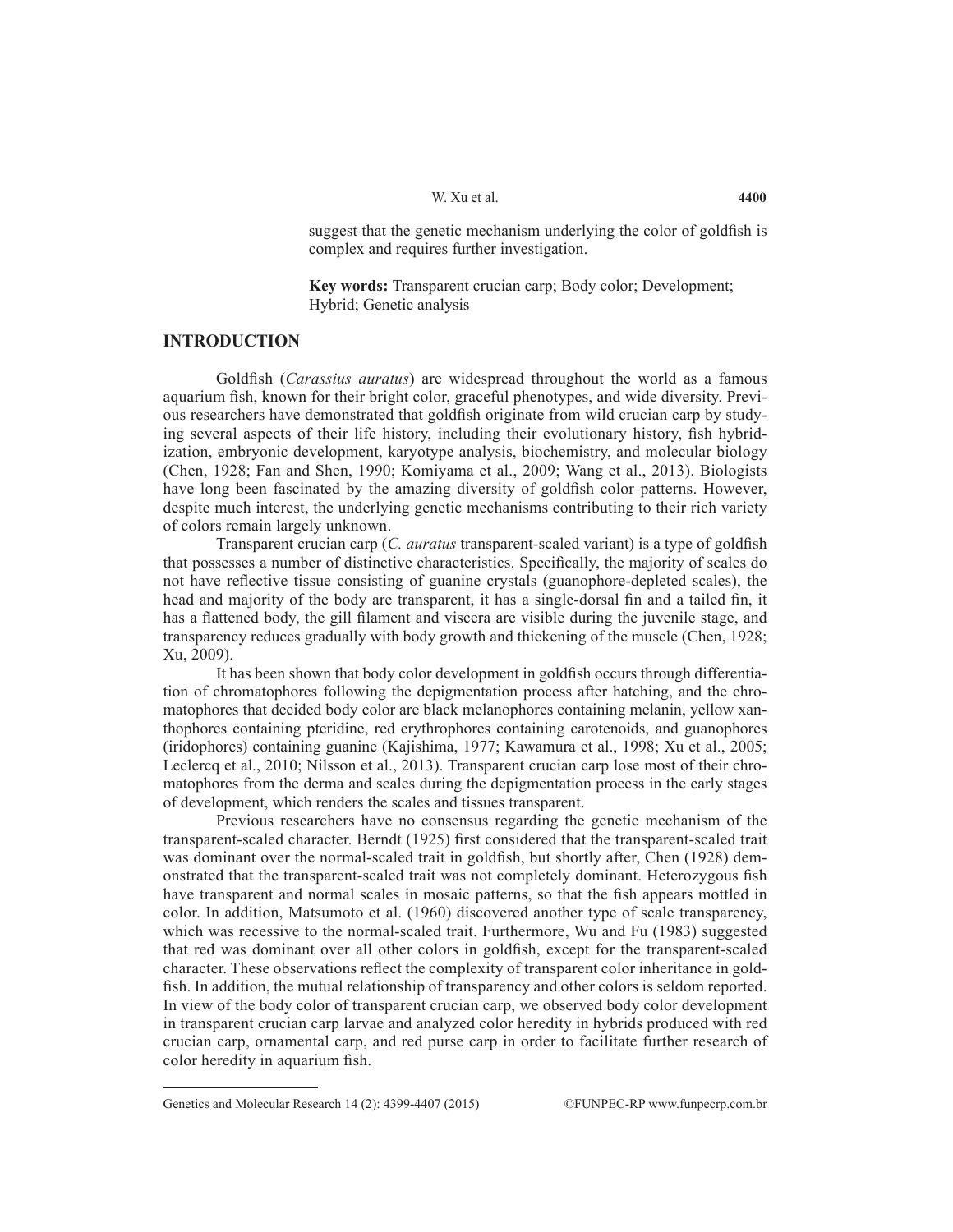# **MATERIAL AND METHODS**

#### **Subjects**

Broodstocks were obtained from earthen Ponds on SongPu farm at Heilongjiang Fisheries Research Institute, Heilongjiang, China. White transparent crucian carp (*C. auratus.*  transparent-scaled variant) were from an F5 generation; red crucian carp (*C. auratus* red variant) were common crucian carp; white ornamental carp (*Cyprinus carpio* L., Koi) were from an F3 generation resulting from a cross between the Japanese original breed and a cold-resistant strain of ornamental carp; and red purse carp (*C. carpio* var. wuyuanensis) were a cross-bred cold-resistant strain. In the present study, the majority of scales of the transparent crucian carp (transparent-scaled) did not contain guanophores and were termed "guanophore-depleted". In contrast, "normal-scaled red crucian carp" were termed "guanophore-completed".

## **Observations of body color genesis in transparent crucian carp**

Newly hatched transparent crucian carp larvae (150 individuals) were selected and maintained in PVC tanks (1 m diameter x 40 cm high) at room temperature (16°-29°C). Larvae were fed by satiation feeding of *Daphnia* for 15 days in the early stages of development, and then sufficient artificial feed (Tong Wei feed Co., Guangdong, China) was offered during the later stages of development. During the first 15 days post-hatching (dph), observations were conducted by microscope with an anatomical lens once a day. During 15-45 dph, observations were carried out every other day and then every three days after 45 days. When body color changed extensively, records and photographs were taken.

# **Color heredity in crosses of white transparent crucian carp and red crucian carp**

Based on the characteristics of the red markings on the surface of transparent crucian carp, we divided individuals into four intermediate phenotypes: white-transparent (no red markings), white-red (red markings on less than half of the body), red-white (red markings on more than half of the body), and red (almost completely red). Based on the number of scales containing guanophores, we divided individuals into five levels 0, 1-10, 11-20, 21-30, >30 scales containing guanophores. To analyze the genetic mechanism of transparent crucian carp, four crosses were produced. White-transparent crucian carp (♀) x red crucian carp (♂), red crucian carp (♀) x white-transparent crucian carp  $(\vec{\sigma})$ , self-cross F1 of white-transparent crucian carp and self-cross F1 of red transparent crucian carp (including white-red and red-white types). In addition, reciprocal crosses of transparent crucian carp with ornamental carp and red purse carp were also conducted.

The induced propagation procedure was conducted according to the method of Xu et al. (1999), briefly, 8-10 females and males were selected from each cross combination to conduct induced propagation. When the females started to spawn, eggs and sperm from three couples were collected for induced insemination. Larvae (800-1000) from different crosscombinations were stocked in one earthen pond  $(300 \text{ m}^2)$  and fed for 5 months. Progeny phenotype analysis was conducted when the weight of individuals reached 30-60 g and body length reached 80-100 mm. Thus, we observed and counted the number of scales containing guanophores in 576 white, 725 white-red, 388 red-white, and 202 red individuals, and calculated the ratio of different guanophore-scale levels in the population.

Genetics and Molecular Research X (X): XXX-XXX (2015) ©FUNPEC-RP www.funpecrp.com.br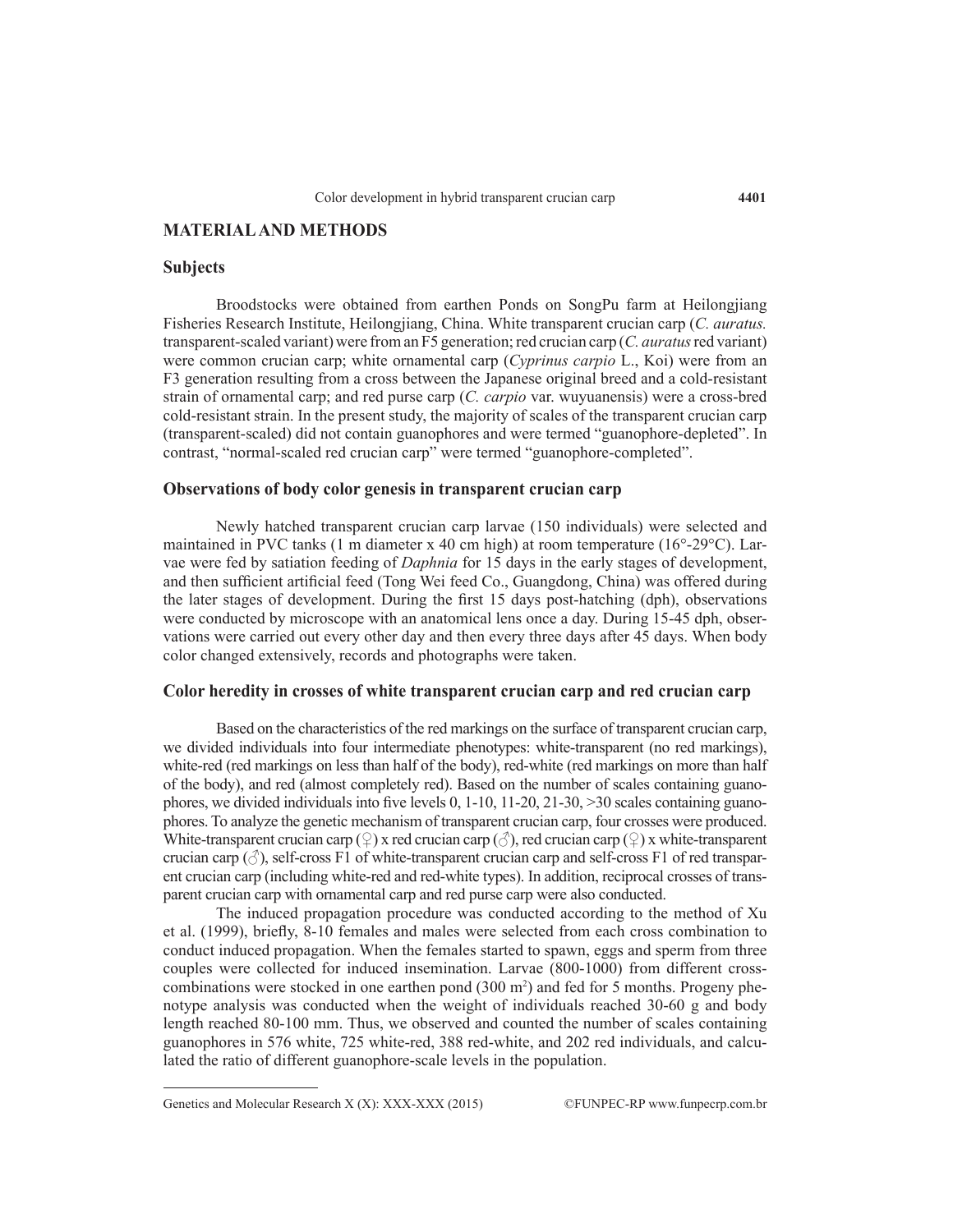# **RESULTS**

## **Origin of body color in transparent crucian carp**

To study the origin of body color in transparent crucian carp, we observed and recorded the larvae at different periods. The newly hatched larvae were transparent and appeared light black-grey at 8 dph, (Figure 1-1) and large branched melanophores were mainly distributed in the head and middle of the lateral lines (viewed using the anatomical lens). At 9-15 dph, melanophores increased and xanthophores began to gradually appear, and round chromatophore-dots could be seen under the microscope (Figure 1-2 and 1-3). From 16-25 dph, scales began to form, while body color began to differentiate; however, the larvae were reddish and transparent, and the four color phenotypes could not be distinguished at this stage (white-transparent, red-white, white-red, etc.; Figure 1-4). From 26-37 dph, the scales completely formed and body color could be distinguished more clearly (Figure 1-5). At 54 dph, the body color of larvae had essentially matured into the adult pattern, which was still transparent, and most scales lacked the reflecting layer (Figure 1-6).



**Figure 1.** Body color development in hybrid transparent crucian carp. (**1**) Body color at 8 days post hatching (dph); (**2**) body color at 14 dph; (**3**) chromatophores at 14 dph; (**4**) body color at 16-25 dph; (**5**) body color at 26-37 dph; (**6**) body color at 54 dph; (**7**) white transparent crucian carp; (**8**) red marking transparent crucian carp; (**9**) red transparent crucian carp; (**10**) sepia hybrids; (**11**) light blue hybrids; (**12**) red marking hybrids.

Genetics and Molecular Research 14 (2): 4399-4407 (2015) ©FUNPEC-RP www.funpecrp.com.br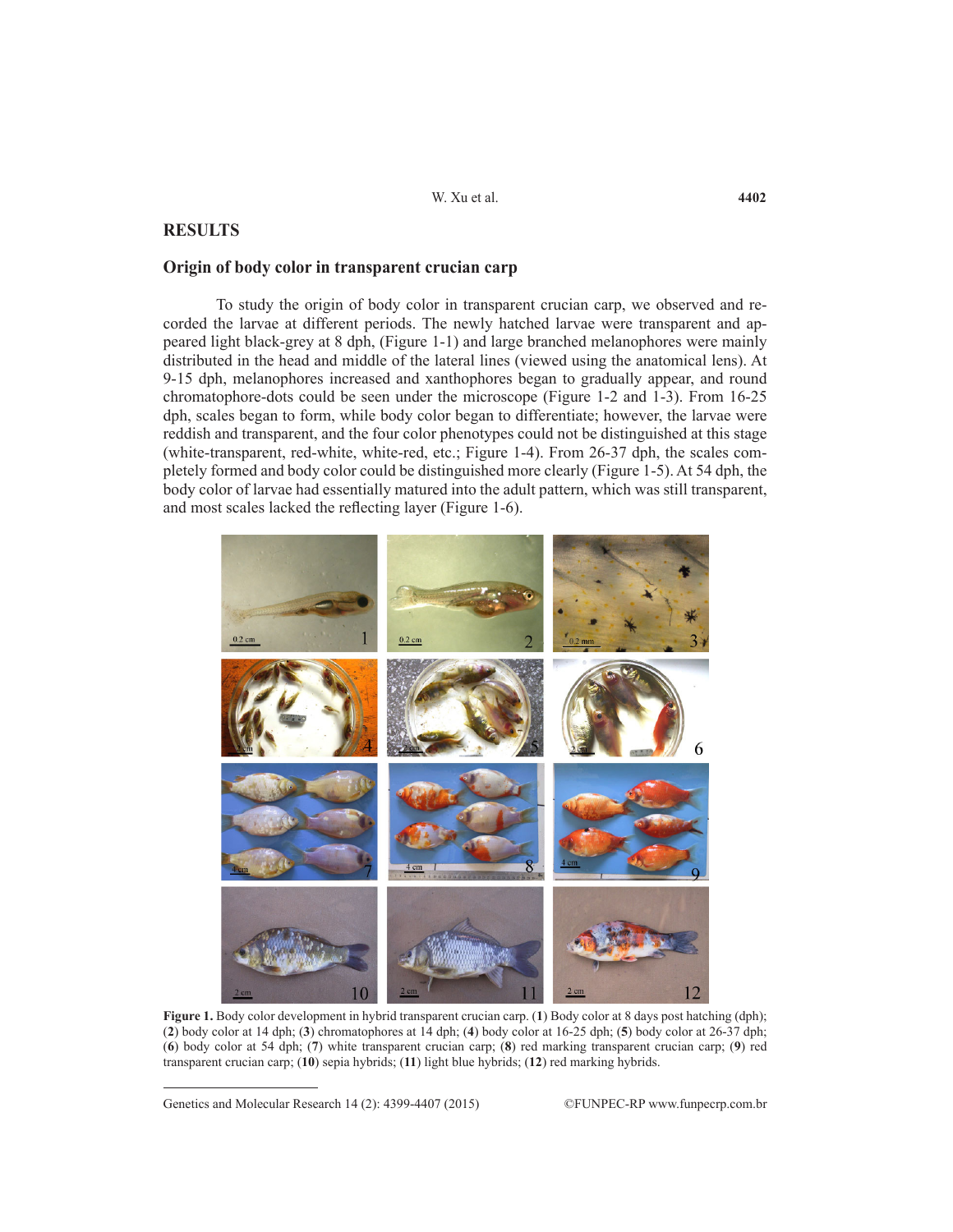## **Color heredity in crosses between white transparent crucian carp and red crucian carp**

Reciprocal crosses between white transparent crucian carp and red crucian carp resulted in guanophore-depleted transparent crucian carp offspring. Among the offspring, white color individuals (Figure 1-7) accounted for 10 % of offspring and individuals with red markings (including white-red and red-white fish) and red coloring accounted for 90% of offspring (Figure 1-8 and 1-9). Self-cross F1 of white transparent crucian carp were all guanophoredepleted transparent crucian carp, and those with red markings or red color (Figure 1-8 and 1-9) accounted for 54.3% while those with white color accounted for 45.7% (a segregation ratio approaching 1:1).

Self-crosses of the red marking transparent crucian carp F1 generation resulted in guanophore-depleted transparent crucian carp and guanophore-completed red crucian carp progeny. The segregation ratio of transparent crucian carp (including the four intermediate phenotypes) and red crucian carp was 74.0 and 26.0%, respectively, approaching 3:1. Moreover, among the transparent crucian carp offspring, individuals with red markings or red color accounted for 58.4% and white individuals accounted for 15.6% (Table 1).

| <b>Table 1.</b> Number and ratio of different phenotypes in the offspring of crucian carp crosses (%).<br>Cross combination | Number | Red crucian carp<br>Transparent crucian carp<br>(guanophore-depleted)<br>(guanophore-completed) |                   |          |
|-----------------------------------------------------------------------------------------------------------------------------|--------|-------------------------------------------------------------------------------------------------|-------------------|----------|
|                                                                                                                             |        | White                                                                                           | Red markings, red | Red      |
| White transparent crucian carp $(\frac{6}{2})$ x red crucian carp $(\frac{3}{2})$                                           | 654    | 99                                                                                              | 90.1              |          |
| Red crucian carp ( $\circ$ ) x white-transparent crucian carp ( $\circ$ )                                                   | 587    | 12.0                                                                                            | 88.0              |          |
| Self-cross F1 of white transparent crucian carp                                                                             | 778    | 45.7                                                                                            | 54.3              | $\Omega$ |
| Self-cross F1 of red marking transparent crucian carp                                                                       | 847    | 15.6                                                                                            | 58.4              | 26.0     |

# **Observations of red markings and guanophore-scale distribution on the body surface of transparent crucian carp**

Through observations and classification of the red markings and guanophore-scale distribution on the body surface of numerous transparent crucian carp, two results were obtained (Figure 2). At the individual level, the body color of transparent crucian carp included the size, number of red markings, and variation in the number of the guanophore-scales that covered the body surface. At the population level, the size, number of red markings, and the number of guanophore-scales was present as a continuously variable trait. Furthermore, we analyzed the ratio of guanophore-scale levels in transparent crucian carp to those in different body color carp to demonstrate that the number of guanophore-scales increases within increasing red markings. Therefore, there is a positive correlation between the number of guanophore-scales and red markings.

## **Color heredity of the crosses of white transparent crucian carp with ornamental carp and red purse carp**

The four inter-genus reciprocal crosses of transparent crucian carp with ornamental carp and red purse carp showed that all offspring were common carp and crucian carp hybrids,

Genetics and Molecular Research X (X): XXX-XXX (2015) ©FUNPEC-RP www.funpecrp.com.br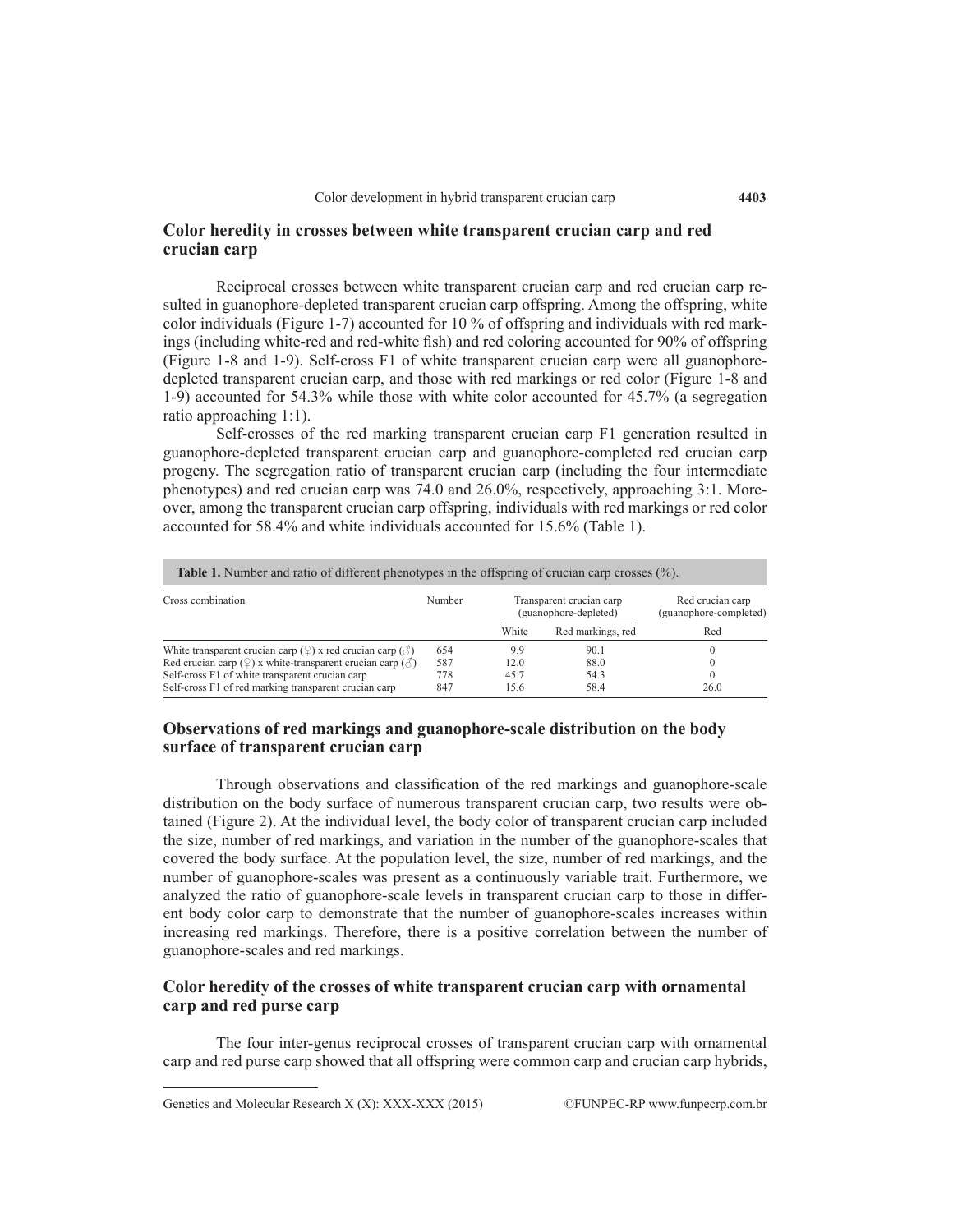which had a relatively low survival rate of 10-20%. Among the hybrid offspring, the guanophore-depleted character was dominant over the guanophore-completed character, which was in accordance with the crosses between white transparent crucian carp and red crucian carp. The proportion of fish with the guanophore-depleted pattern was 80-90%, of which body color mainly appeared sepia (Figure 1-10), light blue (Figure 1-11), and red-white (Figure 1-12), and the proportion of fish with guanophore-completed pattern was 10-20%, of which body color was mainly bluish grey (Table 2).



Color of transparent crucian carp

**Figure 2.** Ratio of guanophore-scale levels in a population of transparent crucian carp with different body colors.

| <b>Table 2.</b> Number and ratio of different phenotypes in the offspring of crucian carp crosses $(\%)$ . |        |                     |      |                                |     |                      |  |  |  |
|------------------------------------------------------------------------------------------------------------|--------|---------------------|------|--------------------------------|-----|----------------------|--|--|--|
| Cross combination                                                                                          | Number | Guanophore-depleted |      |                                |     | Guanophore-completed |  |  |  |
|                                                                                                            |        | Sepia               |      | Light blue Red markings Others |     | Bluish grey          |  |  |  |
| White transparent crucian carp $(\frac{1}{2})$ x red purse carp $(\frac{1}{2})$                            | 150    | 56.7                | 30.7 | 2.0                            | 1.3 | 93                   |  |  |  |
| Red purse carp $(\frac{6}{7})$ x White transparent crucian carp $(\text{or})$                              | 97     | 47.4                | 29.9 | 1.0                            | 1.0 | 20.6                 |  |  |  |
| White transparent crucian carp ( $\mathcal{Q}$ ) x ornamental carp ( $\mathcal{E}$ )                       | 191    | 51.3                | 31.9 | 1.0                            | 3.1 | 12.6                 |  |  |  |
| Ornamental carp $(\mathcal{Q})$ x White transparent crucian carp $(\mathcal{Z})$                           | 149    | 53.7                | 27.5 | 2.7                            | 0.7 | 15.4                 |  |  |  |

## **DISCUSSION**

Observing ontogenetic development of body color is important to determine the final color pattern in fish. In general, it is impossible to discriminate the phenotype of larvae just after hatching, due to the depigmentation process, which usually takes two to three months after hatching (Goodrich and Hansen, 1931). In our observations of color differentiation in transparent crucian carp larvae, individuals were bluish grey immediately after hatching and took approximately 54 days to complete the demelanization process and mature into the adult pattern. However, researchers have also observed individuals that do not complete the demelanization process, taking 2-3 years for the black pigment (melanin) to fade away and then

Genetics and Molecular Research 14 (2): 4399-4407 (2015) ©FUNPEC-RP www.funpecrp.com.br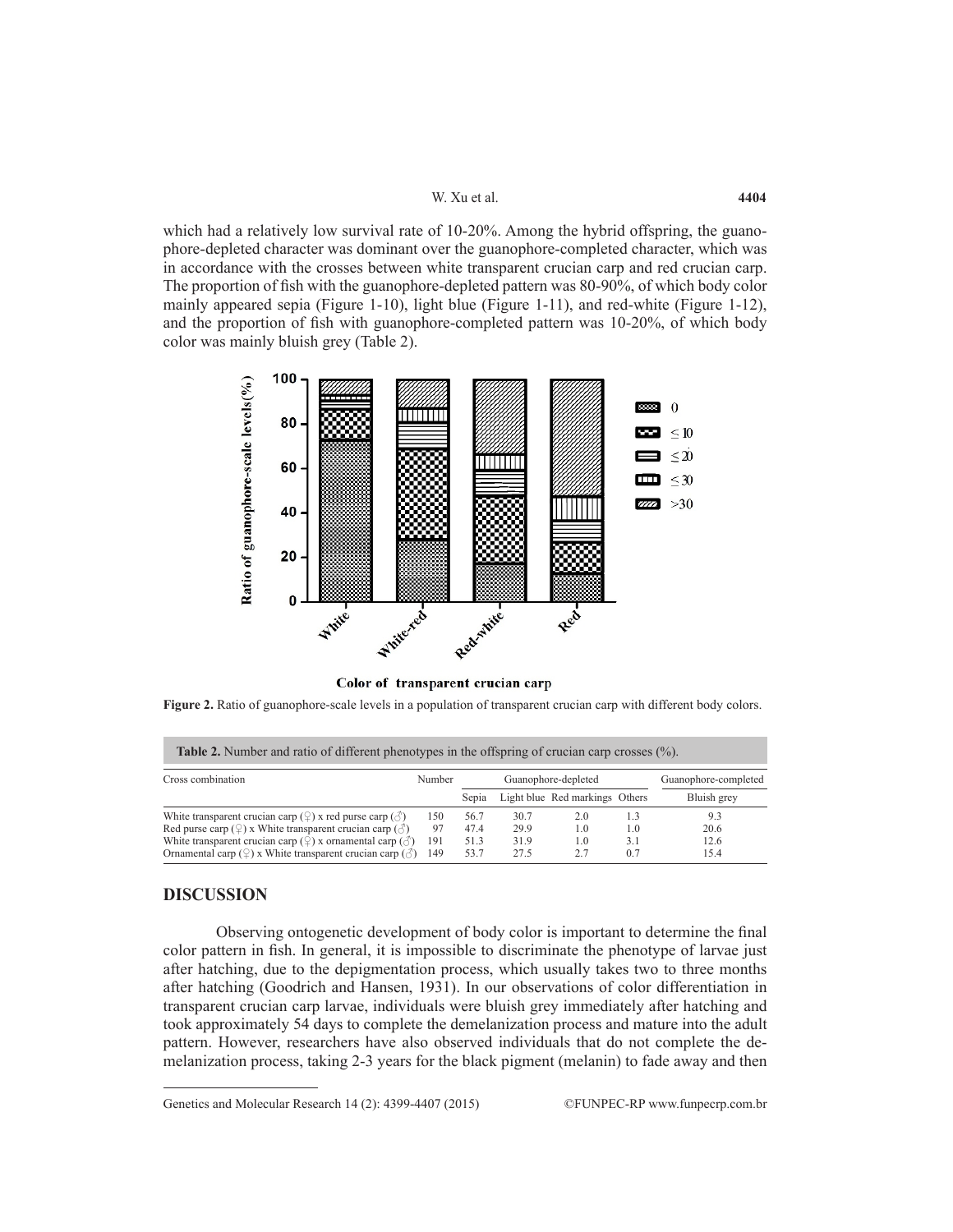become red (Xu et al., 2005; Wang et al., 2006). These studies indicate that although black is an important component of body color, it can be unstable in goldfish. In addition, there were relatively few offspring with black markings in this study; therefore, we did not specifically classify them. Although there are a variety of colors and types within individuals, we consider that the major changes in color mainly occur in relation to the size and number of red markings, as well as in relation to the number of guanophore-scales covering the body surface.

The results obtained from the reciprocal crosses of white transparent crucian carp and red crucian carp showed that the transparent-scaled trait is dominant over the normal-scaled trait. Self-cross F1 of red marking transparent crucian carp exhibited a segregation ratio of white transparent crucian carp and red crucian carp progeny approaching 3:1, which is consistent with the results obtained by Chen (1928), Kajishima (1977), and Kawamura et al. (1998). Nevertheless, there were 10% white transparent crucian carp in the reciprocal cross offspring of white transparent crucian carp and red crucian carp, rather than all individuals having red markings, and the offspring of self-cross F1 of white transparent crucian carp had fish with both white and red markings rather than all fish with white markings, which was consistent with the phenomenon found during the inbred process of white transparent crucian carp F5 in our previous study (Xu et al., 2000). These observations are different from those of previous studies conducted on goldfish, which showed that the transparent-scaled trait is not completely dominant over the normal-scaled trait, and does not fit the Mendelian expectations (Chen, 1928; Kajishima, 1977; Kawamura et al., 1998). The incomplete dominance theory of a small number of alleles cannot explain these results. Therefore, we assume that the transparentscaled trait is determined by multiple genetic loci, i.e., polygenic inheritance.

The analysis of the relationships between red markings and guanophore-scales in the population showed that the transparent trait performed as a continuously variable trait. From the above observations, we argue that the genetic mechanism of color in transparent crucian carp is not as clear-cut as previous study has suggested and we demonstrate that the transparent color is a quantitative trait. The variation in phenotypes of transparent crucian carp is typically due to underlying genetic complexity from multiple interacting loci, with allelic effects that are sensitive to the environmental conditions of each individual. However, the differences in our results compared with previous studies may also be caused by different fish species, observation times, and culture conditions (Kawamura et al., 1998; Sugimoto, 2002; Neumeyer, 2003; Leclercq et al., 2010; Nilsson et al., 2013). In the future, it will be interesting to undertake quantitative trait loci mapping to determine which loci affect the transparent trait.

The survival of different fish hybrids is closely related to their genetic structure, and chromosomes. A number of researchers have found that most inter-generic hybrids can fertilize and hatch (Nirchio et al., 2003; Lou and Li, 2006; Hashimoto et al., 2012). This is consistent with our results that demonstrate that fertilization and hatching can be achieved using four inter-generic reciprocal crosses of transparent crucian carp with ornamental carp and red purse carp. The crossed progeny had a similar fertilization rate to other combinations; however, larvae began to experience mortality at 10 dph, and a large size variance and relatively low survival rate (about 10-20%) were observed. The reasons for this may include a genetic defect caused by chromosomal recombination, which did not affect the egg hatching process, but may have induced most individuals to die during growth (Chevassus, 1983; Lou and Li, 2006). There were transparent and bluish grey crucian carp hybrids among the crossed offspring produced by crossing transparent crucian carp with ornamental carp and red purse carp. The dorsal scales lacked reflective tissue in a small fraction of bluish grey carp-crucian carp

Genetics and Molecular Research X (X): XXX-XXX (2015) ©FUNPEC-RP www.funpecrp.com.br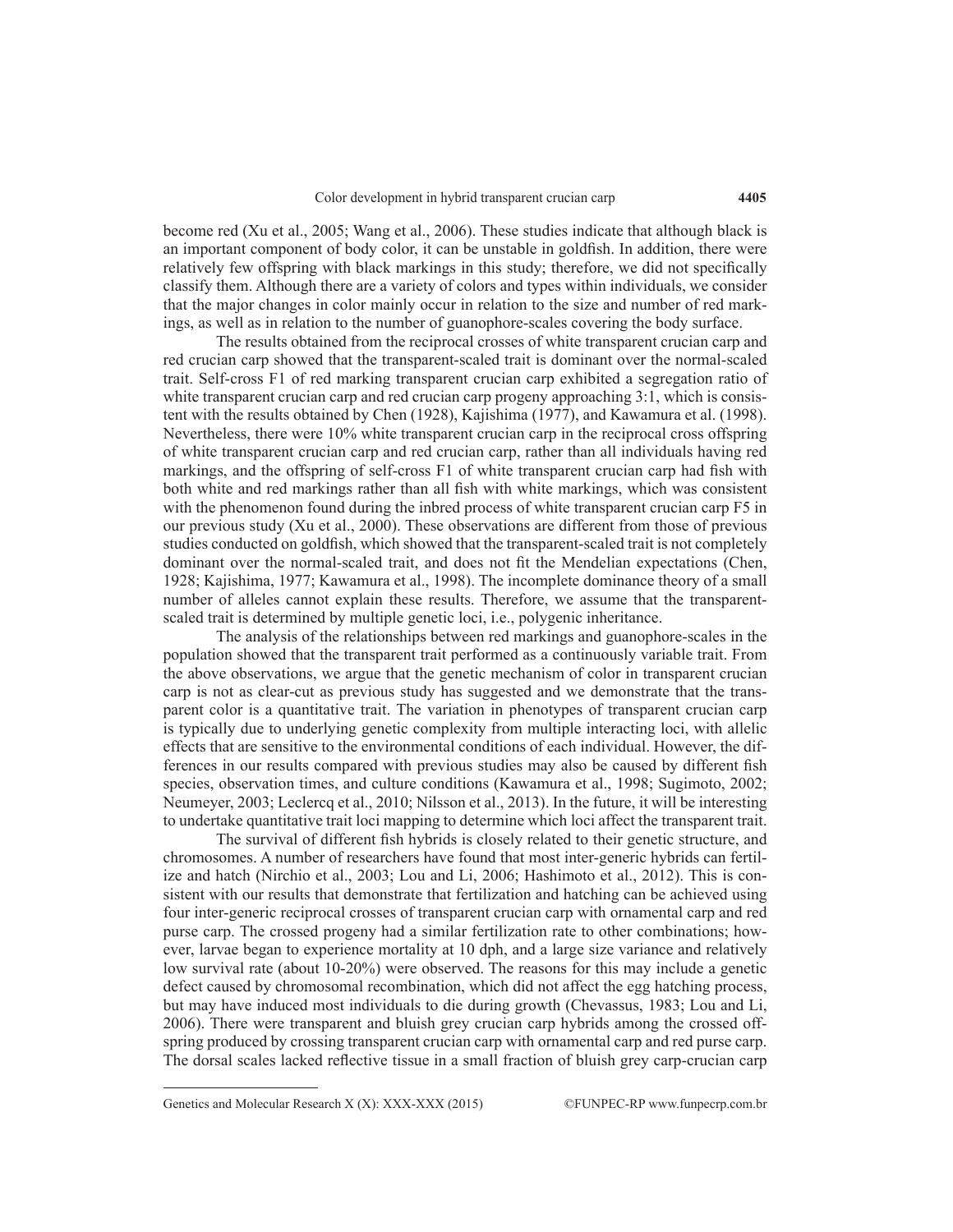hybrids. As for the transparent hybrids, nearly all individuals with white and red markings died during the growth period in the pond. These results indicate that the genes that control the color of goldfish are complex. Therefore, it is of particular interest to further investigate the molecular mechanism underlying these results.

In conclusion, the present study investigated the body color development process of transparent crucian carp, demonstrating that the transparent trait in the color of goldfish is a quantitative trait and the underlying genetic mechanism is complex.

## **ACKNOWLEDGMENTS**

Research supported by the Key Research Projects from the Heilongjiang Province Science and Technology Commission, China (#G96B4-1). We would like to thank the workers of SongPu farm for their aid in breeding and collection of the samples.

## **REFERENCES**

Berndt W (1925). Verererbungstudien an Goldfischrassen. *Zeitshr. f. Indukt. Abst. u. Vererd.* 36: 161-349.

Chen SC (1928). Transparency and mottling, a case of Mendelian inheritance in the goldfish, *Carassius auratus*. *Genetics* 13: 434-452.

Chevassus B (1983). Hybridization in fish. *Aquaculture* 33: 245-262.

Fan Z and Shen J (1990). Studies on the evolution of bisexual reproduction in crucian carp (*Carassius auratus gibelio* Bloch). *Aquaculture* 84: 235-244.

Goodrich HB and Hansen IB (1931). The postembryonic development of Mendelian characters in the goldfish, *Carassius auratus*. *J. Exp. Zool. Part A* 59: 337-358.

Hashimoto DT, Senhorini JA, Foresti F and Porto-Foresti F (2012). Interspecific fish hybrids in Brazil: management of genetic resources for sustainable use. *Rev. Aquac*. 4: 108-118.

Kajishima T (1977). Genetic and developmental analysis of some new color mutants in the goldfish, *Carassius auratus*. *Genetics* 86: 161-174.

Kawamura K, Hosoya K and Matsuda M (1998). Transparent-scaled variant of the Rosy Bitterling, *Rhodeus ocellatus ocellatus* (Teleostei: Cyprinidae). *Zool. Sci.* 15: 425-431.

Komiyama T, Kobayashi H, Tateno Y, Inoko H, et al. (2009). An evolutionary origin and selection process of goldfish. *Gene* 430: 5-11.

Leclercq E, Taylor JF and Migaud H (2010). Morphological skin colour changes in teleosts. *Fish. Fish.* 11: 159-193.

- Lou Y and Li XD (2006). Distant hybridization of fish and its application in aquaculture in China. *J. Fish. Sci. Chin*. 13: 151-158.
- Matsumoto J, Kajishima T and Hama T (1960). Relation between the pigmentation and pterin derivatives of chromatophores during development in the normal black and transparent scaled types of goldfish (*Carassius auratus*). *Genetics* 45: 1177-1189.
- Neumeyer C (2003). Wavelength dependence of visual acuity in goldfish. *J. Comp. Physiol. A -Neuroethol. Sens. Neural Behav. Physiol.* 189: 811-821.
- Nilsson SH, Aspengren S and Wallin M (2013). Rapid color change in fish and amphibians function, regulation, and emerging applications. *Pigment Cell Melanoma Res*. 26: 29-38.
- Nirchio M, Fenocchio AS, Swarça AC, Pérez JE, et al. (2003). Cytogenetic characterization of hybrids offspring between *Colossoma macropomum* (Cuvier, 1818) and *Piaractus brachypomus* (Cuvier, 1817) from Caicara del Orinoco, Venezuela. *Caryologia* 56: 405-411.
- Sugimoto M (2002). Morphological color changes in fish: regulation of pigment cell density and morphology. *Microsc. Res. Tech*. 58: 496-503.
- Wang SY, Luo J, Murphy RW, Wu SY, et al. (2013). Origin of Chinese goldfish and sequential loss of genetic diversity accompanies new breeds. *PLoS One*. 8: e59571.

Wang ZH, Wang JS and Wang JL (2006). Culture and view of goldfish. Shanghai Scientific and Technical Press, 171-176. Wu HS and Fu YY (1983). China goldfish. Tianjing Sci Press, 29-46.

Xu W (2009). Discussion on nomenclature and classification of the transparent goldfish. *J. Shanghai Fish. Univ*. 5: 559-

Genetics and Molecular Research 14 (2): 4399-4407 (2015) ©FUNPEC-RP www.funpecrp.com.br